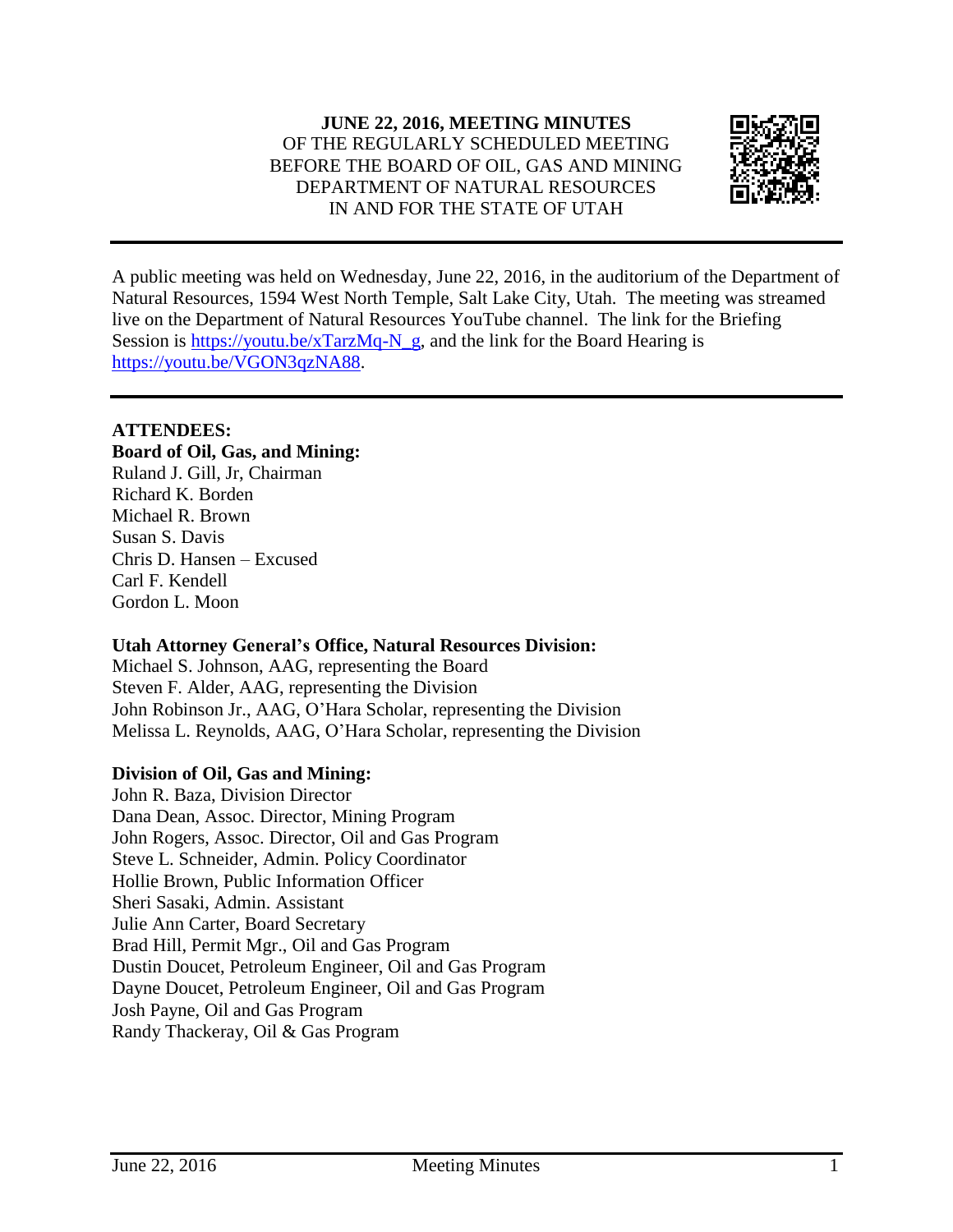**Fabian VanCott** H. Michael Keller, Esq. Matthew S. Brahana, Esq.

### **Axia Energy II, LLC**

Rick Gallegos, Vice President of Land and Business Development Adam Sayers, President and Founder Brian Berwick, Senior Geologist Taryn Frenzel, Vice President of Completions and Engineering

**Beatty & Wozniak, P.C.** David P. Bolda, Esq.

**Newfield Production Company** Mike Jensen, Engineering Advisor

**MacDonald & Miller Mineral Legal Services, PLLC** Thomas W. Clawson, Esq.

#### **Crescent Point Energy U.S. Corp**

Jordan Wells, Staff Landman Katherine Matthews, Sr. Development Engineer Kelly Bruchez Geologist

#### **BRIEFING SESSION:**

The Chairman, Ruland J. Gill, Jr., called the meeting to order at 8:45 a.m. Mr. John R. Baza, Director, conducted the Briefing Session.

1. Update on Hydraulic Fracturing Rule Litigation

Mr. John Robinson, Assistant Attorney General, Utah Attorney General's Office, Natural Resources Division, gave an update on hydraulic fracturing litigation. The states and industry won the fracking case, the judge vacated the BLM's rule because fracking is outside the BLM's authority. It is expected that the BLM and citizen groups will appeal the decision.

#### 2. Other

Mr. Steve Schneider, Admin. Policy Coordinator, gave an update on the status of rule making efforts to modify the undesirable events rule. The current status is that the rule is under review for 30 days, the Division will have another update for the Board at the July meeting.

- 3. Next Month's Agenda and Division Calendar No discussion.
- 4. Opportunity for Public Comment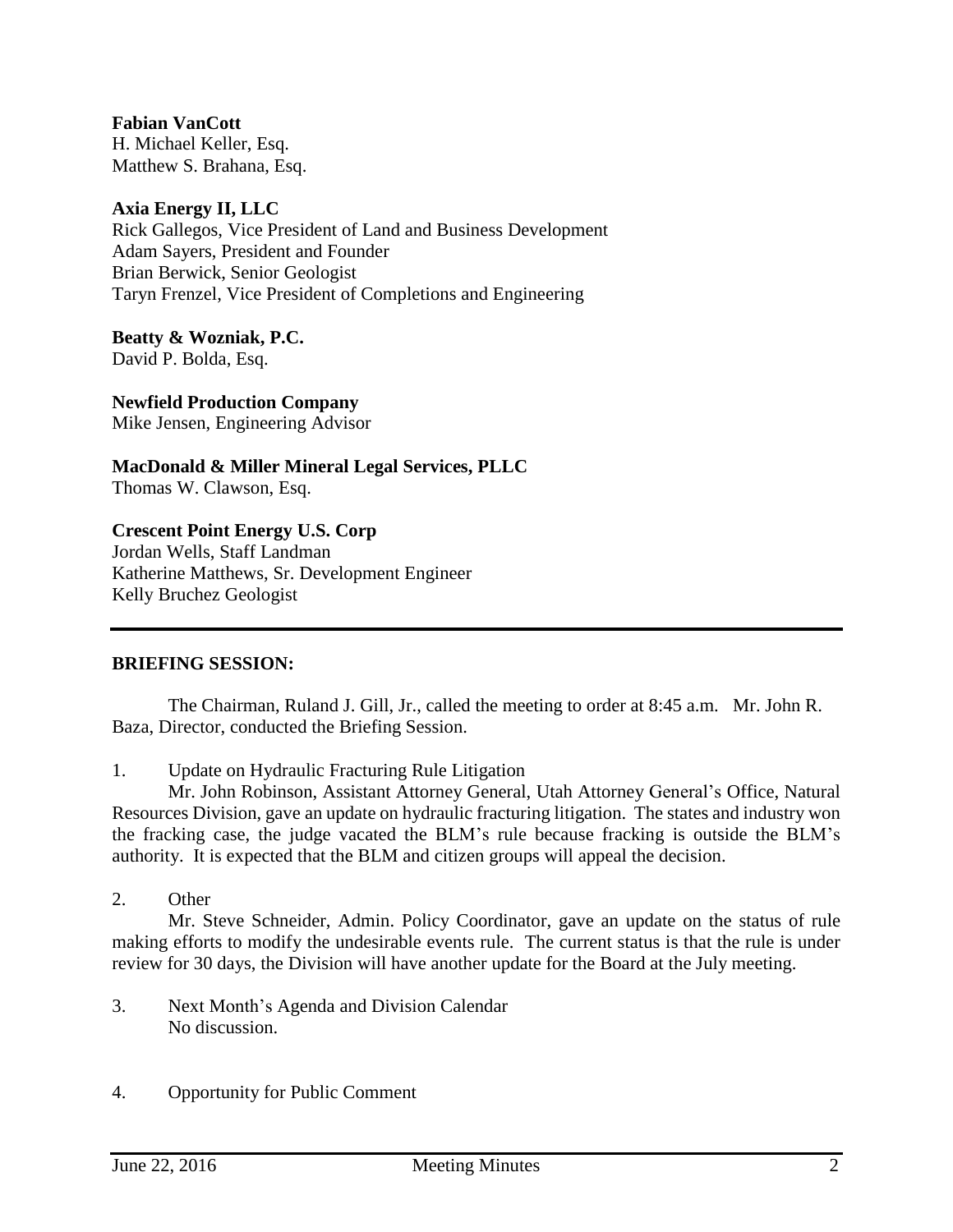The Chairman opened the meeting for public comment. Seeing none, the briefing session adjourned at 9:03 a.m.

# **FORMAL SESSION:**

The Chairman, Ruland J. Gill, Jr., called the formal session of the Board of Oil Gas and Mining hearing to order at 9:30 a.m. The Board heard the following matters:

*Please note: Transcripts of the formal items will be available for review at the Division offices approximately fifteen business days after the hearing date. Copies of individual transcripts may be purchased from Alpine Court Reporting, 243 East 400 South, Suite 101B, Salt Lake City, Utah 84111, ph.: 801-691-1000.*

1. Docket No. [2016-011](http://ogm.utah.gov/amr/boardtemp/redesign/2016/06_Jun/Dockets/2016-011_139-138_Axia.php) Cause No. 139-138 – In the matter of the Request for Agency Action of AXIA ENERGY II, LLC for an order modifying the Board's orders entered in Cause Nos. 131-14, 139-42, 139-90 to establishing special 2,560 acre (or substantial equivalent) drilling units for the production of oil, gas and associated hydrocarbons from the Lower Green River-Wasatch (Colton) Formations, comprised of Sections 27, 28, 33 and 34, and Sections 29 through 32, respectively, Township 2 South, Range 1 West, USM, Duchesne and Uintah Counties, Utah. *(This matter was continued from the May 25, 2016, Board hearing.)*

Time: 9:27 a.m. to 2:06 p.m.

Board Members present – Ruland J Gill, Jr., Chairman, Richard K. Borden, Michael R. Brown, Susan S. Davis, Carl F. Kendell, and Gordon L. Moon. Chris D. Hansen was excused.

Counsel for the Board – Michael S. Johnson, Assistant Attorney General, Utah Attorney General's Office, Natural Resources Division.

Counsel for the Division – John Robinson Jr, Assistant Attorney General, Utah Attorney General's Office, Natural Resources Division. Witnesses: Dustin Doucet, Brad Hill, Josh Payne, and John Rogers.

Counsel for the Petitioner, Axia Energy II, LLC – H. Michael Keller, and Matthew S. Brahana, Fabian VanCott. Witnesses: Rick Gallegos, Adam Sayers, Brian Berwick, and Taryn Frenzel.

Counsel for the Respondent, EP Energy E&P Company, L.P. – Phillip Wm. Lear, Esq., Lear & Lear PLLC.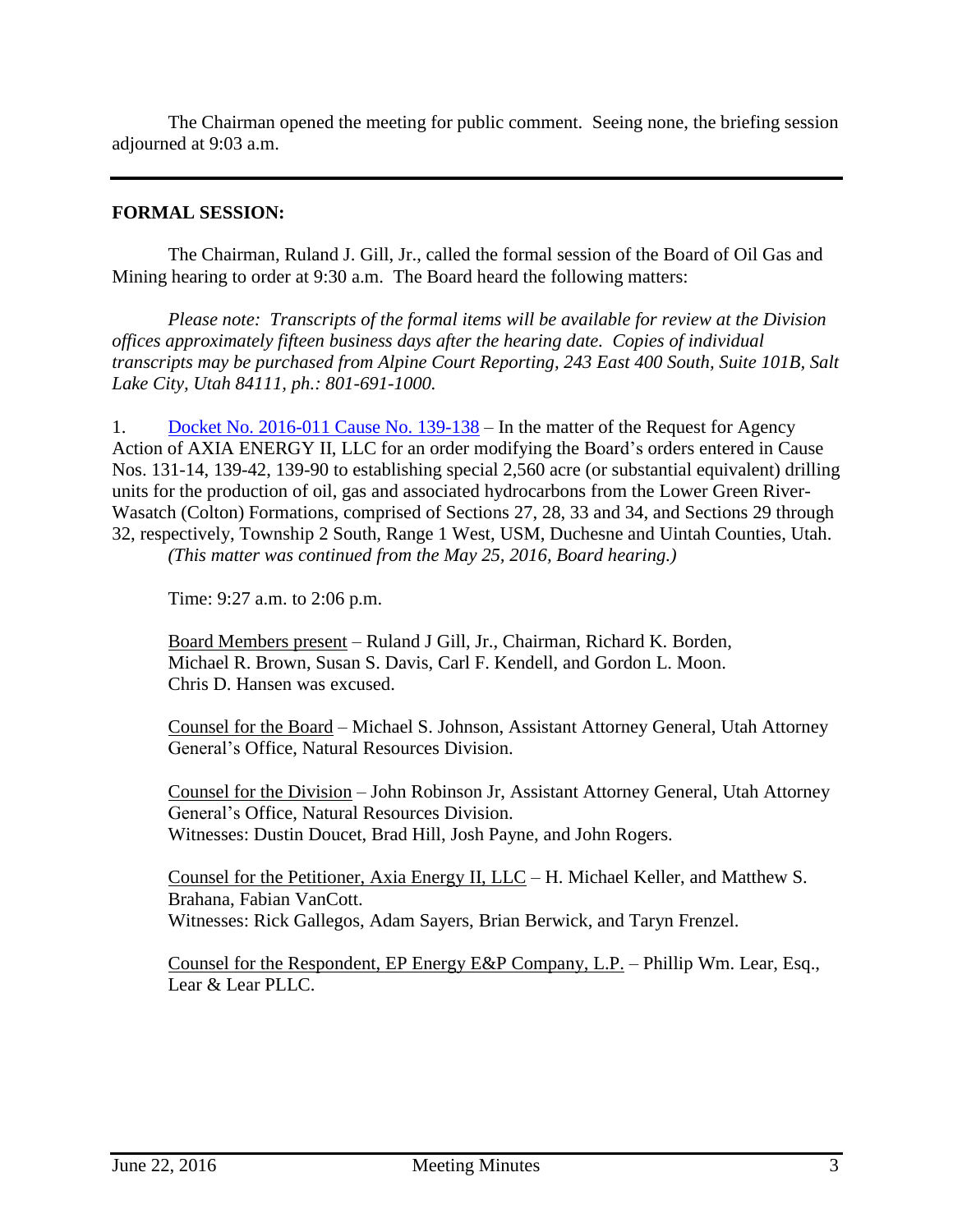Counsel for the Respondent, Newfield Production Company – David P. Bolda, Esq., Beatty & Wozniak, P.C. Witness: Mike Jensen

The Board approved the Request for Agency Action as written by unanimous vote. Mr. Ruland J Gill, Jr., Chairman, Mr. Richard K. Borden, Mr. Michael R. Brown, Ms. Susan S. Davis, Mr. Carl F. Kendell, and Mr. Gordon L. Moon were present to participate at the hearing and vote on the matter. Mr. Chris D. Hansen was excused. Mr. H. Michael Keller will prepare the order.

2. Docket No. [2016-012](http://ogm.utah.gov/amr/boardtemp/redesign/2016/06_Jun/Dockets/2016-012_131-145_CPE.php) Cause No. 131-145 – In the matter of the Request for Agency Action of CRESCENT POINT ENERGY U.S. CORP for an order authorizing the flaring of gas in excess of the amounts allowed under Utah Admin. Code Rule R649-3-20(1.1) from the Gardner State 1-26-3-2E Well located in the NE¼NE¼ of Section 26 in Township 3 South, Range 2 East, USM, Uintah County, Utah.

*(This matter was continued from the May 25, 2016, Board hearing.)*

Time: 2:06 p.m. - 2:12 p.m.

Board Members present – Ruland J. Gill, Jr., Chairman, Richard K. Borden, Michael R. Brown, Susan S. Davis, Carl F. Kendell, and Gordon L. Moon. Chris D. Hansen was excused.

Counsel for the Board – Michael S. Johnson, Assistant Attorney General, Utah Attorney General's Office, Natural Resources Division.

Counsel for the Division – John Robinson Jr, Assistant Attorney General, Utah Attorney General's Office, Natural Resources Division. Witnesses: Dustin Doucet, Brad Hill, Josh Payne, and John Rogers.

Counsel for the Petitioner – David P. Bolda, Beatty & Wozniak, P.C.

Mr. Bolda gave an update on the status of installation of the temporary pipeline and requested approval of flaring until the end of the month or until the wells are tied in with the pipeline, whichever is first.

The Board approved the petitioner's request by unanimous vote. Mr. Ruland J Gill, Jr., Chairman, Mr. Richard K. Borden, Mr. Michael R. Brown, Ms. Susan S. Davis, Mr. Carl F. Kendell, and Mr. Gordon L. Moon were present to participate at the hearing and vote on the matter. Mr. Chris D. Hansen was excused. Mr. David Bolda will prepare the order.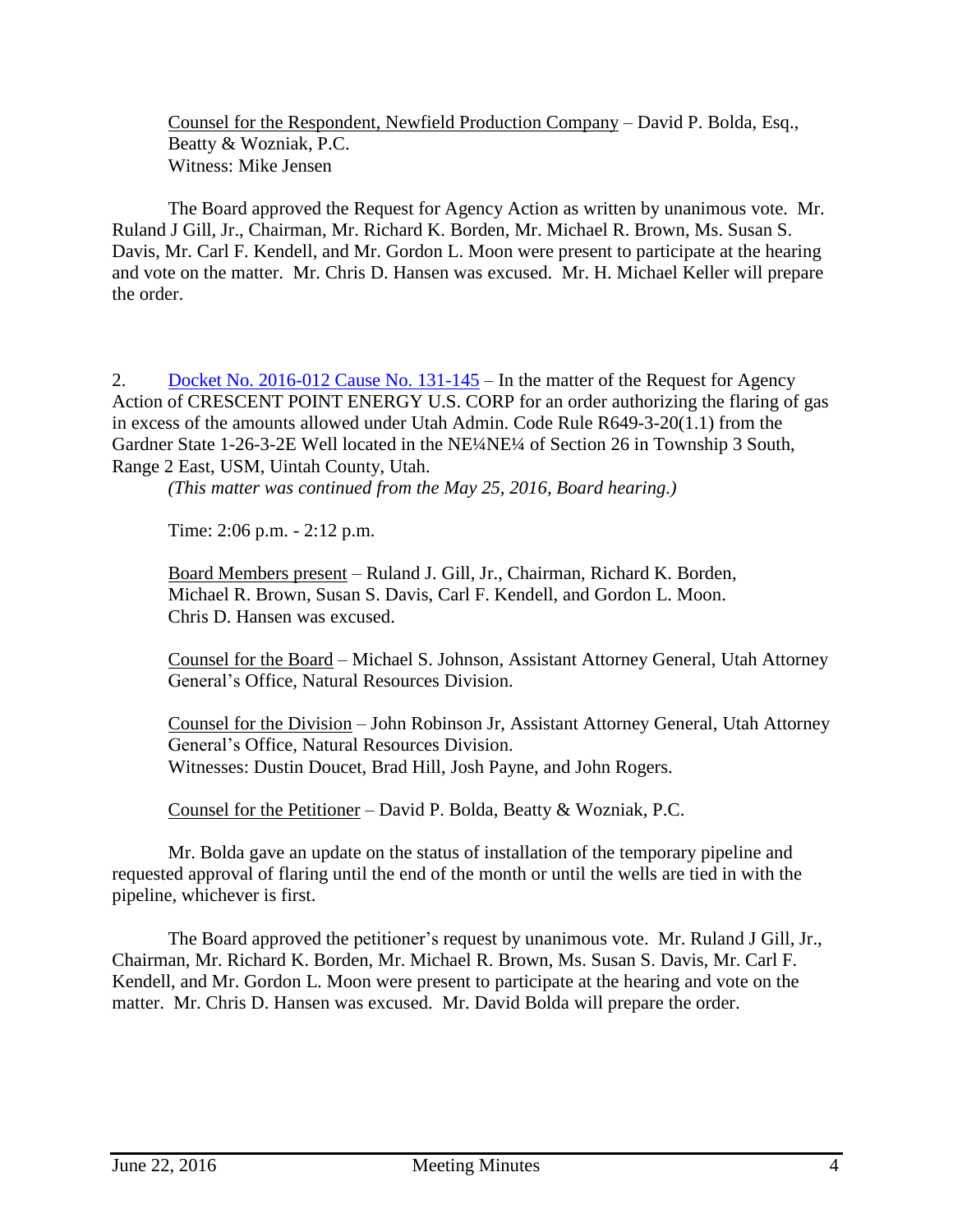3. Docket No. [2016-014](http://ogm.utah.gov/amr/boardtemp/redesign/2016/06_Jun/Dockets/2016-014_131-146_CrescentPoint-WildHorse.php) Cause No. 131-146 – In the matter of the Request for Agency Action of CRESCENT POINT ENERGY U.S. CORPORATION for an order: (1) Approving unit operations and enhanced and secondary recovery operations in the Lower Green River and Green River-Wasatch Formations in the NW1/4 and S1/2 of Section 15, and the N1/2 of Section 16, Township 4 South, Range 2 East, U.S.M., Uintah County, Utah, and the underground injection of water into said formations, and certifying such operations as an enhanced recovery project; and (2) Vacating the order in Cause No. 142-13 establishing increased well density for said lands and portions of said formations.

Time: 2:12 p.m. - 3:34 p.m.

Board Members present – Ruland J Gill, Jr., Chairman, Richard K. Borden, Michael R. Brown, Susan S. Davis, Carl F. Kendell, and Gordon L. Moon. Chris D. Hansen was excused.

Counsel for the Board – Michael S. Johnson, Assistant Attorney General, Utah Attorney General's Office, Natural Resources Division.

Counsel for the Division – John Robinson Jr, Assistant Attorney General, Utah Attorney General's Office, Natural Resources Division. Witnesses: Dustin Doucet, Brad Hill, Josh Payne, and John Rogers.

Counsel for the Petitioner – Thomas W. Clawson, Esq., MacDonald & Miller Mineral Legal Services, PLLC Witnesses: Jordan Wells, Katie Matthews, and Kelly Bruchez.

The Division supports the request. The Board approved the petitioner's request as submitted by unanimous vote. Mr. Ruland J Gill, Jr., Chairman, Mr. Richard K. Borden, Mr. Michael R. Brown, Ms. Susan S. Davis, Mr. Carl F. Kendell, and Mr. Gordon L. Moon were present to participate at the hearing and vote on the matter. Mr. Chris D. Hansen was excused. Mr. Thomas W. Clawson will prepare the order.

4. Docket No. [2016-015](http://ogm.utah.gov/amr/boardtemp/redesign/2016/06_Jun/Dockets/2016-015_131-147_CrescentPoint-Independence.php) Cause No. 131-147 – In the matter of the Request for Agency Action of CRESCENT POINT ENERGY U.S. CORPORATION for approval of enhanced and secondary recovery operations in the Lower Green River and Green River-Wasatch Formations in Section 17, Township 3 South, Range 1, East, U.S.M., Uintah County, Utah, for authority for underground injection of water, and certification as an enhanced recovery project.

Time: 3:34 p.m. - 3:35 p.m.

Board Members present – Ruland J Gill, Jr., Chairman, Richard K. Borden, Michael R. Brown, Susan S. Davis, Carl F. Kendell, and Gordon L. Moon. Chris D. Hansen was excused.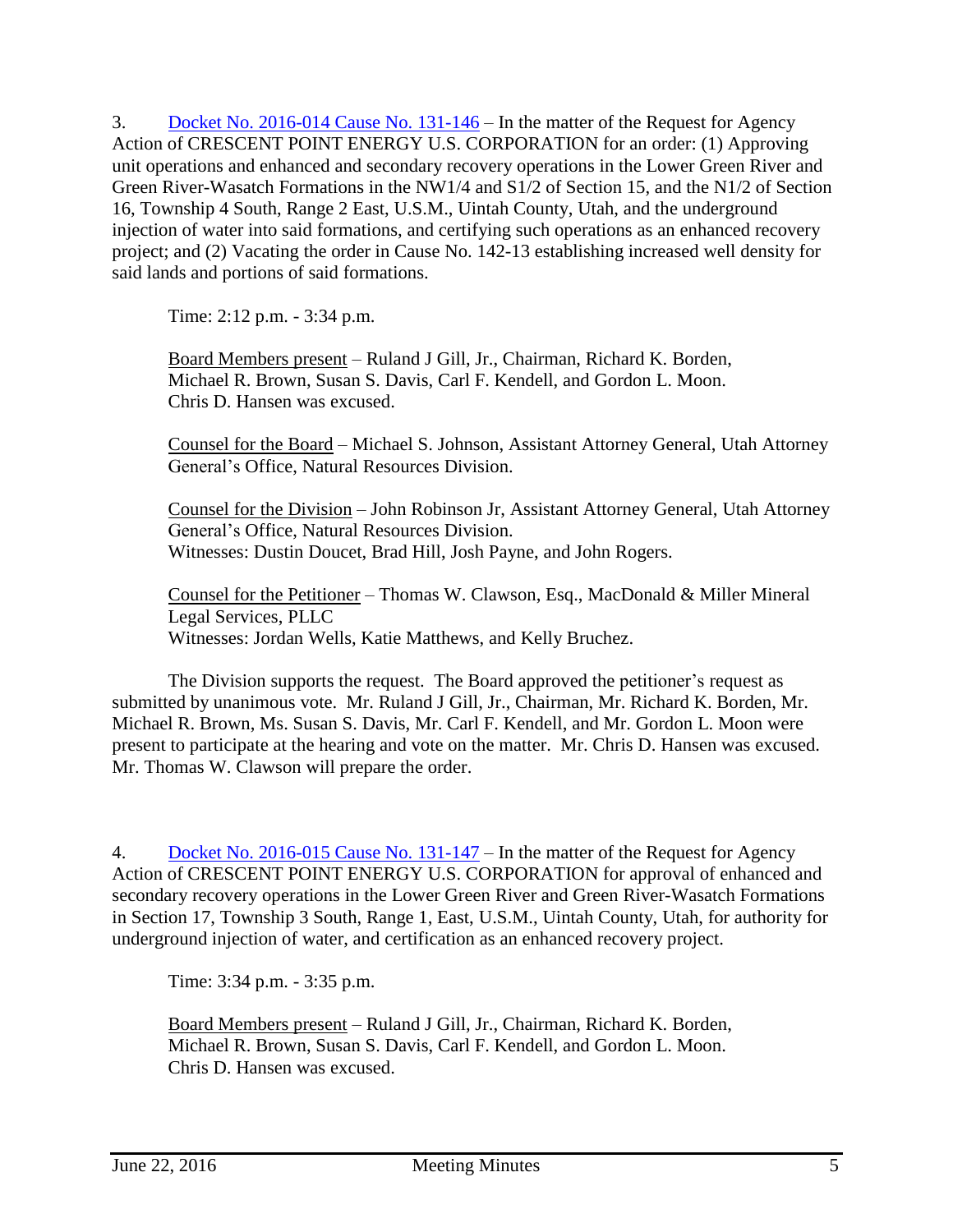Counsel for the Board – Michael S. Johnson, Assistant Attorney General, Utah Attorney General's Office, Natural Resources Division.

Counsel for the Division – John Robinson Jr, Assistant Attorney General, Utah Attorney General's Office, Natural Resources Division. Witnesses: Dustin Doucet, Brad Hill, Josh Payne, and John Rogers.

Counsel for the Petitioner – Thomas W. Clawson, Esq., MacDonald & Miller Mineral Legal Services, PLLC

Counsel for the Respondents – Anthony T. Hunter, Esq., Attorney for International Petroleum Limited Liability Company, and BRO Energy, LLC. Not present.

This matter has been continued to the July 27, 2016, Board Hearing.

5. Docket No. [2016-007](http://ogm.utah.gov/amr/boardtemp/redesign/2016/06_Jun/Dockets/2016-007_131-143_Sun-West.php) Cause No. 131-143 – In the matter of the Request for Agency Action of SUN-WEST OIL & GAS, INC. for an Investigation and Negotiation Conference regarding allegations of non-payment of proceeds of production from the Nielson 1-20B1 Well in Section 20, Township 2 South, Range 1 West, USM, Duchesne County, Utah, Craig Phillips dba Uinta Oil & Gas, Mountain Oil, Inc. and Homeland Gas and Oil, Inc.

Time: 3:35 p.m. - 3:38 p.m.

Board Members present – Ruland J. Gill, Jr., Chairman, Richard K. Borden, Michael R. Brown, Susan S. Davis, Carl F. Kendell, and Gordon L. Moon. Chris D. Hansen was excused.

Counsel for the Board – Michael S. Johnson, Assistant Attorney General, Utah Attorney General's Office, Natural Resources Division.

Counsel for the Division – Steven F. Alder, and John Robinson Jr, Assistant Attorneys General, Utah Attorney General's Office, Natural Resources Division. Witness: Randy Thackeray.

Counsel for the Petitioner – Nelson Spear, Spear Brothers Group, Attorneys for Sun West Oil & Gas, Inc. Not Present.

Respondent – Craig Phillips dba Uinta Oil & Gas, Mountain Oil, Inc. and Homeland Gas and Oil, Inc. Not Present.

The Division reported on the status of negotiations, and requested that the matter be continued to the July 27, 2016 Board hearing.